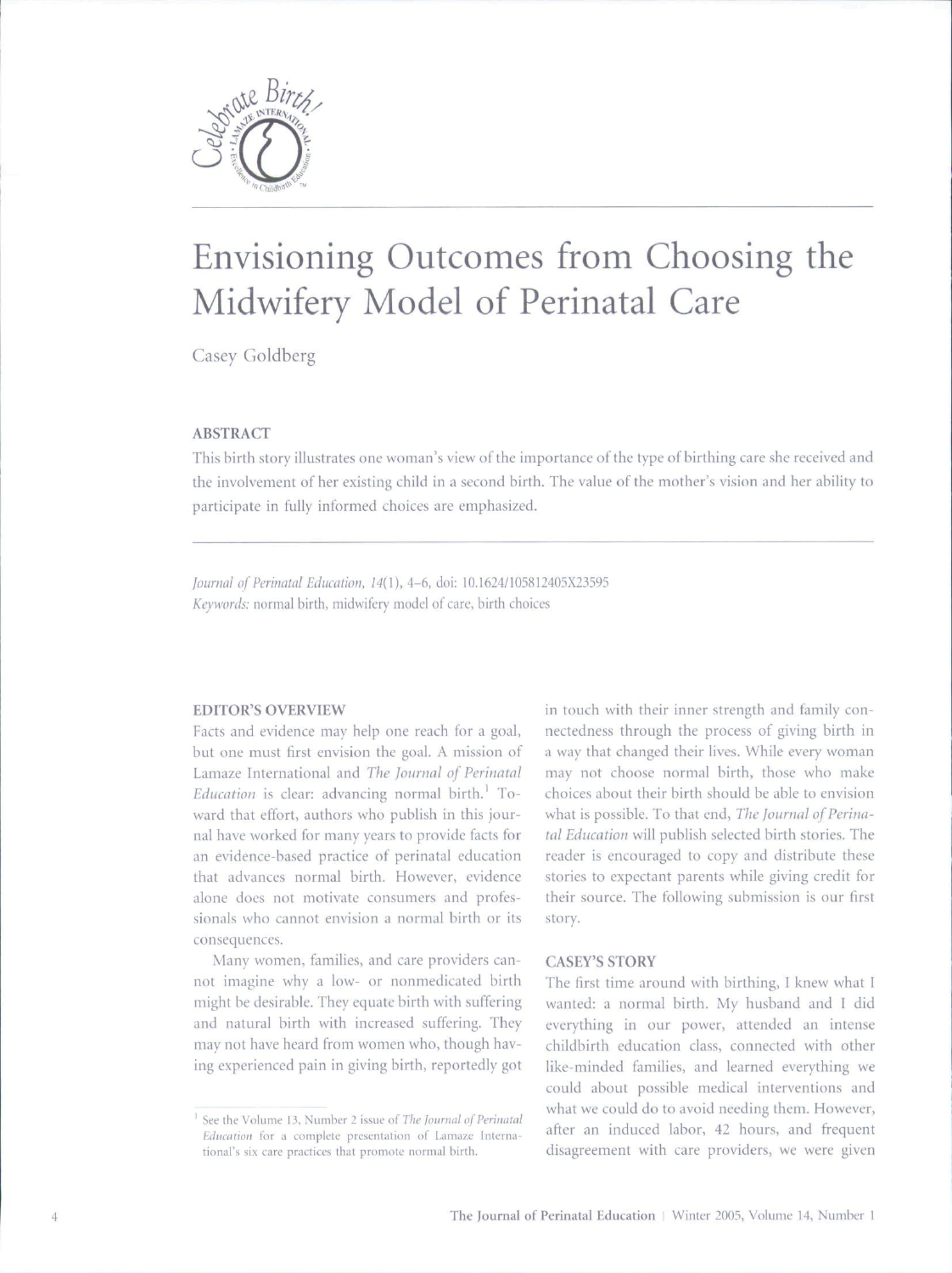an ultimatum: epidural or c-section. We opted for the epidural. The birth ended with our daughter, Emma, being delivered in a setting that, to me, felt sterile and impersonal.

In spite of the joy of my baby, I was left feeling disconnected and as though something had been taken from me. This next time, it was going to be different...

Following the birth of my first daughter, I continued seeing the obstetrician that had "delivered" her and provided care for me for four years. Excited when the next pregnancy surprised us, I scheduled an appointment. I couldn't wait. I'd be about 8 weeks along. However, I left the appointment in a hysterical state. Although my appointment had been standard medical care, it felt routine and impersonal and it brought back the disappointments ot my first birthing experience. I felt more like a number at a deli counter tban a woman expecting a baby. I knew I couldn't go back. I knew this baby couldn't be born in the same environment that still felt hostile to me.

I scheduled an appointment with a midwife at a local birth center. It was amazing. For an hour and a half, this woman listened to me—my concerns, my fears—and she really cared. 1 knew then that this was the environment in which I would birth my baby. It would take some convincing for my husband who felt as though, after 30-



Figure Emma and Arianna, two days after "Ari's" birth.

This woman [midwife] listened to me—my concerns, my fears and she really cared. I knew then that this was the environment in which I would birth my baby.

plus years, I was telling bim we would now drive our car in tbe left-hand lane. Don't get me wrong—he believes strongly in natural childbirtb, but he also felt strongly that babies should be born in a hospital with a doctor, just in case. Needless to say, he came around.

My due date arrived and I felt great. Monday morning, I had planned to go to the office to work, but decided the hour-plus commute might not be such a good idea. I knew this baby would be coming soon. Later that night, my water broke. I called the midwife to let her know. When we decided to go to the birth center to see what, if anything, was happening, I was only about 3 centimeters dilated, so they sent me home to continue laboring. My family and friends arrived to offer support.

Eventually, my contractions came on hard and strong, lasting about a minute with only a minute between each. The pain was excruciating—but it wasn't tbe contractions, it was my lower back that burt. My husband called the midwife to let her know. She suggested that we meet her at tbe birth center. I didn't feel like it was time, but my husband was adamant that I at least move downstairs because we'd be leaving soon. Apparently, I cried out, "1 can't do this!" It was time to go.

We arrived at the birth center around 7:30 p.m. The midwife determined I was only about 4 to 5 centimeters dilated. 1 shuddered to think how mucb longer this would last. None of my coping strategies were working all that well. 1 tried the lacuzzi, I tried the birthing ball, we tried counter pressure on my back, and still nothing helped. By this time, it was about 8:45 p.m. My midwife was certain that the baby was sunny-side up, or posterior. Sbe suggested a ratber odd position, but I was willing to try anything. I got on the bed on my bands and knees. The midwife placed a stool at the side of the bed (it was situated slightly lower than the bed) and told me to put my elbows on the stool. It probably looked a little funny, but who cared? Within about two minutes, I felt a pop and an immense amount of relief. The pressure on my back was gone. After that, the baby came too quickly to even consider a water birtb.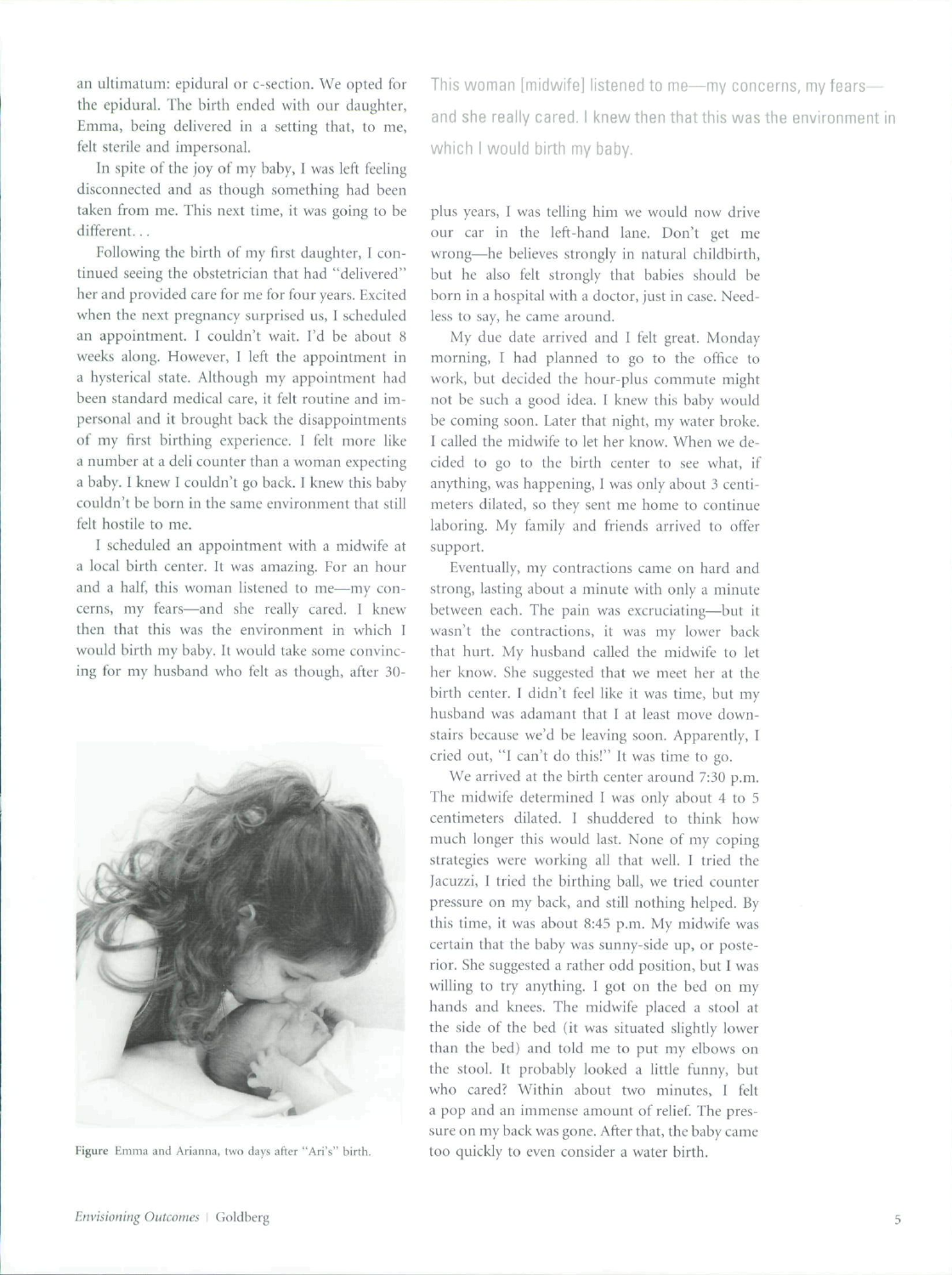As a family, we're stronger and we're more deeply connected. I truly believe it is because of the way we decided to welcome Ari into the world: as a family.

Lamaze International's goal for women is not merely about choice: rather, it is about *fully informed* choices including the long-term consequences of those choices.

> Arianna Sage was welcomed into the world at 9:26 p.m. in an amazingly supportive environment by two wonderful midwives, ber father, her adoring big sister, her grandmother, and her godmother. I can't explain, nor wilt I ever forget, how I felt at the moment she was placed on my belly. It was truly an ecstatic experience, a feeling that has stayed with me.

> Remember, I said I felt something was missing from my first daughter's birtb. I now know what it was. Although I'll never be able to redo that experience, I at least know that Emma has seen a normal birth and how it is supposed to be. I think the best tbing about Ari's birth was sharing it with my first daughter. At 4 years old, Emma really understood what was happening and was so excited to greet her new baby sister. Even my husband said, "The best tbing about this whole experience was witnessing birth through the eyes of a child."

> I know I made the right decision for me in choosing a midwifery practice where I felt as though everyone 1 encountered truly cared about my family and me and wanted to help us to have the birth we wanted. I love both of my children dearly, but the bond I share with this new baby is far different from tbat which I felt when my first daughter was an infant. That said, having shared this birth with Emma, we've created a much stronger bond and much deeper love between us. As a family, we're stronger and we're more deeply connected. I truly believe it is because of the way we decided to welcome Ari into the world: as a family.

## **EDITOR'S CONCLUSION**

Casey's story brings out the comfort she felt in receiving a midwifery model of care. The provision of a midwifery model of care, which is generally high touch and low tech, is most often practiced by midwives. It is also practiced by some physicians, though not by 100% of midwives or by ail obstetric nurses. A pregnant woman seeking care with the goal of normal birth has to know the reputation of the individual players and institutions of care, not just their professional preparation or degrees.

Casey's story also brings out the family orientation for her birth that was readily available in the birth center she chose. Sharing her birth with her family—especially with her daughter—clearly had deep meaning and consequences for ber. This family centeredness is also possible in some hospital settings and in home births. However, not all women want to share their experience with their children or with a crowd of people. Not every situation or family constellation lends itself well to that choice. Yet, women should have that choice, just as they should be able to cboose pharmaceutical versus nonpharmaceutical pain relief during labor.

Lamaze International's goal for women is not merely about choice; rather, it is about *fully irijormed* choices including the long-term consequences of those choices.<sup>2</sup> As childbirth educators, our job is to help women envision what is possible, arm them with coping skills, and then trust them to make tbe decisions that are best for tbem. But first we must provide the vision.

CASEY GOLDBERG *is the mother of two beautiful little girts, Emma and Ari. She is also Director of Programs at Lamaze international*

<sup>&</sup>lt;sup>2</sup> For a list of 10 questions to ask a prospective maternity-care provider, contact the Coalition for Improving Maternity Services (CIMS National Office, P.O. Box 2346, Ponte Vedra Beach, FL 32004; phone 888-282-CIMS) or log on to their Web site (www.motherfriendly.org/resources/10Q/).